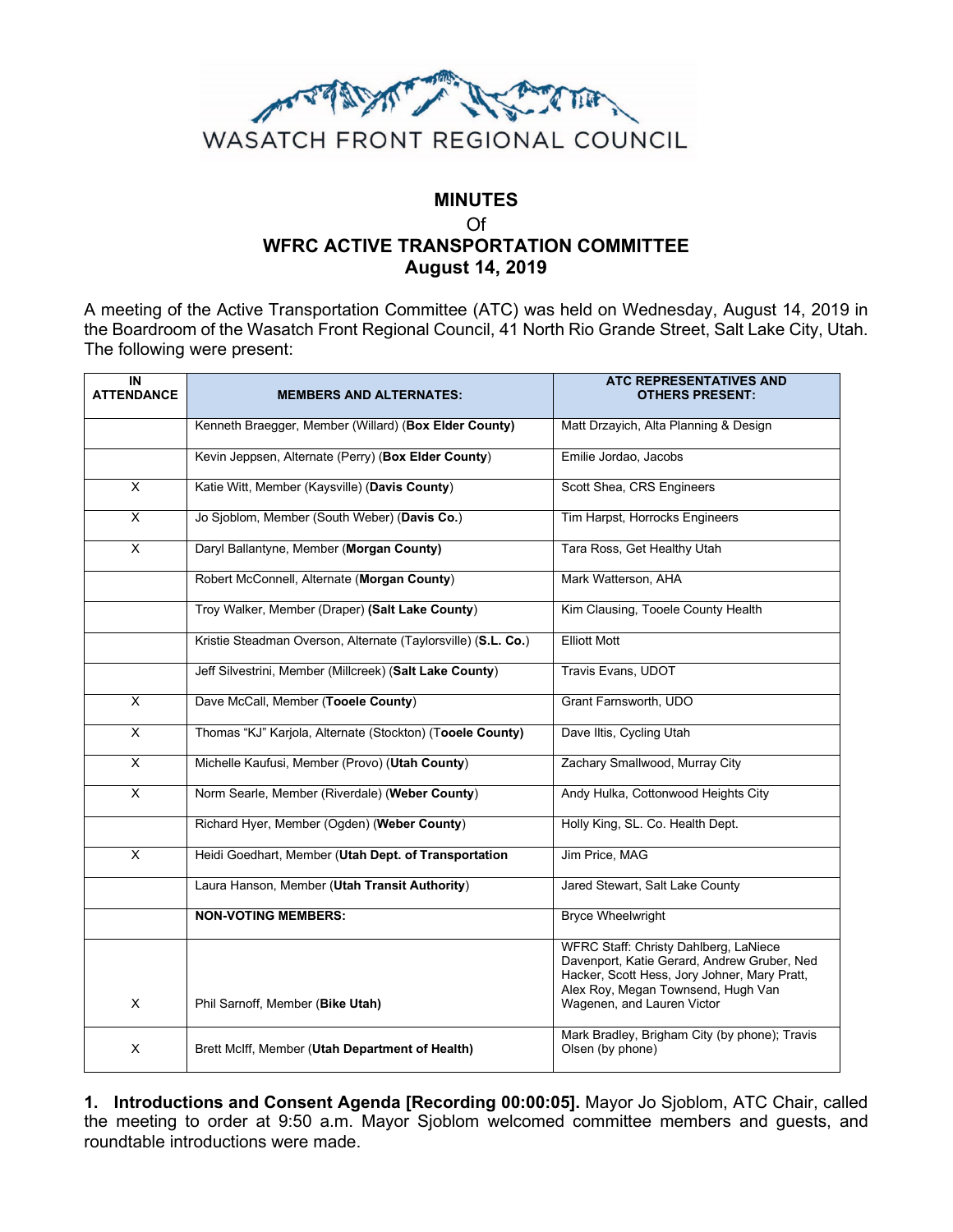**a**. **ACTION: Minutes of the ATC meeting held June 12, 2019 [Recording 00:02:24].** With no comments, Chair Sjoblom entertained a motion to approve minutes from the meeting held June 12. *A motion was made by Mayor Katie Witt and seconded by Mayor Thomas Karjola that the Minutes of June 12, 2019 be approved without changes.* Motion carried unanimously.

**2. Chair's Report by Mayor Sjoblom [Recording 00:03:19].** Notable upcoming events include: Making Strides; Creating Walkable Communities; Wasatch Choice Day at ULCT Conference; and the Move Utah Summit. Mayor Sjoblom will report at the next meeting on attendance of the Mobile Active Transportation Tour (MATT) in September.

**3. Public Comments [Recording 00:03:59].** Kim Clausing, Tooele County Health Department, gave an update on the small road segment that she spoke about in earlier meetings. Everyone is encouraged to visit the area. Ms. Clausing has applied for five grants: two are for Tooele pathways and one is for national parks. They are looking to connect Tooele to areas in Salt Lake.

**4. Golden Spoke Event Recap** *(Goal 4: Educate)* **[Recording 00:05:52].** In May, the Second Annual Golden Spoke bicycle ride took place between Ogden and Provo. Heidi Goedhart, UDOT's Active Transportation Manager, provided a recap of the event and solicited feedback for future events. There were 248 registered attendees with more showing up. Refer to their website for sponsors, including IHC.

In October, there may be a designated kick-off bike ride of a 410-mile trail from the Idaho to Arizona state lines (Bike Route 77) that goes through urban areas. The Golden Spoke will be a backbone of this trail, and the route will connect onto UDOT infrastructures to ensure maintenance and signage. UDOT will be sending out a map with links, and is open for public comments and to find areas of improvement.

Andrew Gruber, WFRC, mentioned that along the Golden Spoke Trail is the Jordan Parkway. Yesterday a volunteer service activity was done with WFRC staff to pull weeds and goat heads and pick up trash. For trail maintenance issues or looking to do volunteer work, contact the Jordan River Commission. There are segments of trails in other cities to look at as well. Mr. Elliott Mott brought up at the last ATC Meeting that there should be a bounty of \$2 per pound on goat heads, and this has been implemented.

More introductions were made for latecomers.

**5. Utah Health Improvement Index** *(Goal 4: Educate)* **[Recording 00:13:29]***.* Dulce Diez, Director of Office of Health Disparities from the Utah Department of Health presented the UHII, a practical and datadriven tool to measure social determinants of health, advance health equity, and improve health outcomes in Utah. She described how transportation affects health, and defined areas to measure for outcomes. This is a good tool to use when applying for grants. (See PowerPoint presentation).

There are health disparities (such as access to insurance and college education) that are unjust and unavoidable. Indicators were sampled in neighborhoods throughout the state, and there are certain areas where health disparity is higher. These are metrics by which health equity is assessed. Then there are health differences—such as sports injuries; life expectancy that is lower in men; more arthritis in the elderly, etc. Health equity is the principle to pursue the highest possible standard of health with focus on people who have the greatest obstacles—treating individuals according to their needs. Equality "involves treating every individual in the same manner, regardless of their needs." Social Determinants of Health (SDOH) are used to address the needs approach to health focus on the community by geographic area. The Health Improvement Indicator (HII) plays a role in active transportation.

In summary, active and motorized transportation affects health whether public or individual transportation is available to go to work, buy groceries, get to school and health clinics. In some areas, they don't feel safe. Other factors are injuries, stress, and obesity due to lack of health care, and air quality.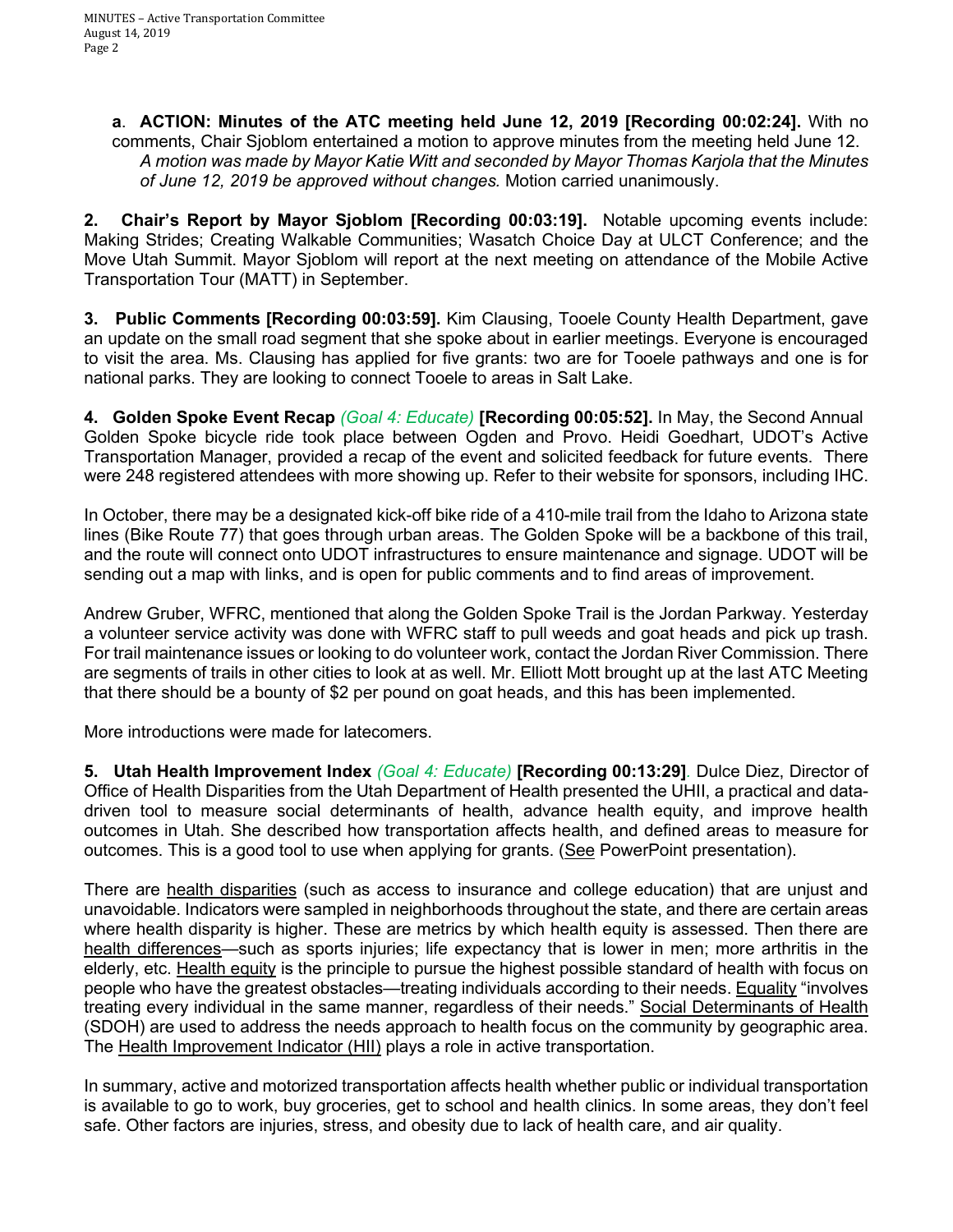Mr. Gruber pointed out that with active transportation, some low-income areas are well served particularly those who have low income, no cars, and are minorities with low access to education. Ms. Dulce referred to the map for areas not well-served for planning active transportation. Chair Sjoblom said her area is high. Kim Clausing stated that Tooele has a high rate of obesity and diabetes of residents who try to connect to health care. Eighty percent of its population drive outside of Tooele to work versus biking. She encourages approaching representatives for state funding and to create awareness with data available (which updates every three years).

Ms. Dulce's agency also coordinates with Good Healthy Utah and stakeholders to promote health and quality of life. Health is involved in all aspects of labor, housing and transportation communities—that are encouraged to be more involved and inviting.

**6. Wasatch Bike Plan** *(Goal 2: Local Plans)* **[Recording 00:55:35]**. Hugh Van Wagenen, WFRC, spoke about the Wasatch Bike Plan which is an effort spearheaded by Bike Utah to ensure that every municipality along the four Wasatch Front counties has a safe and connecting bicycle and pedestrian master plan. He provided an overview of the progress of adopted plans and the AT Plan Standards recommended for use in each plan. (See PowerPoint presentation which shows Active Transportation standards). Maps from 2016 to 2019 indicate funded plans in progress (yellow-coded) that eventually turn green when completed. The maps show a lot of fill-in progressing each year.

There were 76 plans adopted last year that dropped to 26. There is a process of filling in for what's next. Walking trail areas still need time and funding. These plans involve UDOT and other entities. Jory Johnson, WFRC, emphasizes including the right agencies and stakeholders. Mr. Gruber commented that progress made for an entire region in a short amount of time is exciting.

Mr. Van Wagenen thanked Phil Sarnoff, Bike Utah, for his five-year support with partners. Mr. Sarnoff is moving out-of-state and is in a hiring process for his new successor.

**7. WFRC Funding Opportunities for Local Governments** *(Goal 2: Local Plans and Goal 3: Build)*  **[Recording 1:04:35]**. Scott Hess, WFRC, introduced six funding programs (see PowerPoint for details and contact information for each program). The application process for all programs is competitive. More details with application deadlines will be sent out by E-Mail.

 a. Economic Development District. The Economic District operates under the Wasatch Front Regional Council but is also its own entity. Besides assistance on the local and regional levels, it attracts federal monies and creates jobs.

b. Community Development Block Grant Small Cities Program. Christy Dahlberg, administrator, explained its purpose is to assist in developing viable smaller urban communities especially for a population with low to moderate income. This is a competitive grant program funded by HUD, with projects ranging from ADA upgrades to curbs, gutters and sidewalks. Ogden City is excluded. Total funding for FY 2019 was \$870,000. The next cycle begins in October.

 c. Transportation and Land Use Connection Program. Megan Townsend, administrator, outlined this technical assistance program for local governments. This covers the entire region to help with active transportation plans for the Wasatch Choice Vision. She stated that \$1.5 million is available annually in partnership with UDOT, UTA, Salt Lake County and WFRC. Besides funding, personal staff time is rendered during the planning and policy stages to ensure these programs are viable, with financing options for the final product. Within six years, 79 projects were funded, with 91% of population interest. In 2018, 14 communities were funded in four projects; Salt Lake County is almost completely covered.

 d. Transportation Improvement Plan. Ben Wuthrich described the last three programs for urbanized areas: (a) Surface Transportation Program; funds are for federal aid eligible facilities classified as a collector or grader. Eligible project types include improving or widening streets or new construction; replacing bridges; traffic reduction; and improving intersections. These include bike lanes. (b) Congestion/Mitigation Air Quality: Funding is only for projects that benefit air quality for transit, IT and technology; and (c) Transportation Alternatives Program. This program is for alternative, non-motorized projects, such as bike trails, recreational use, and sidewalk improvement.